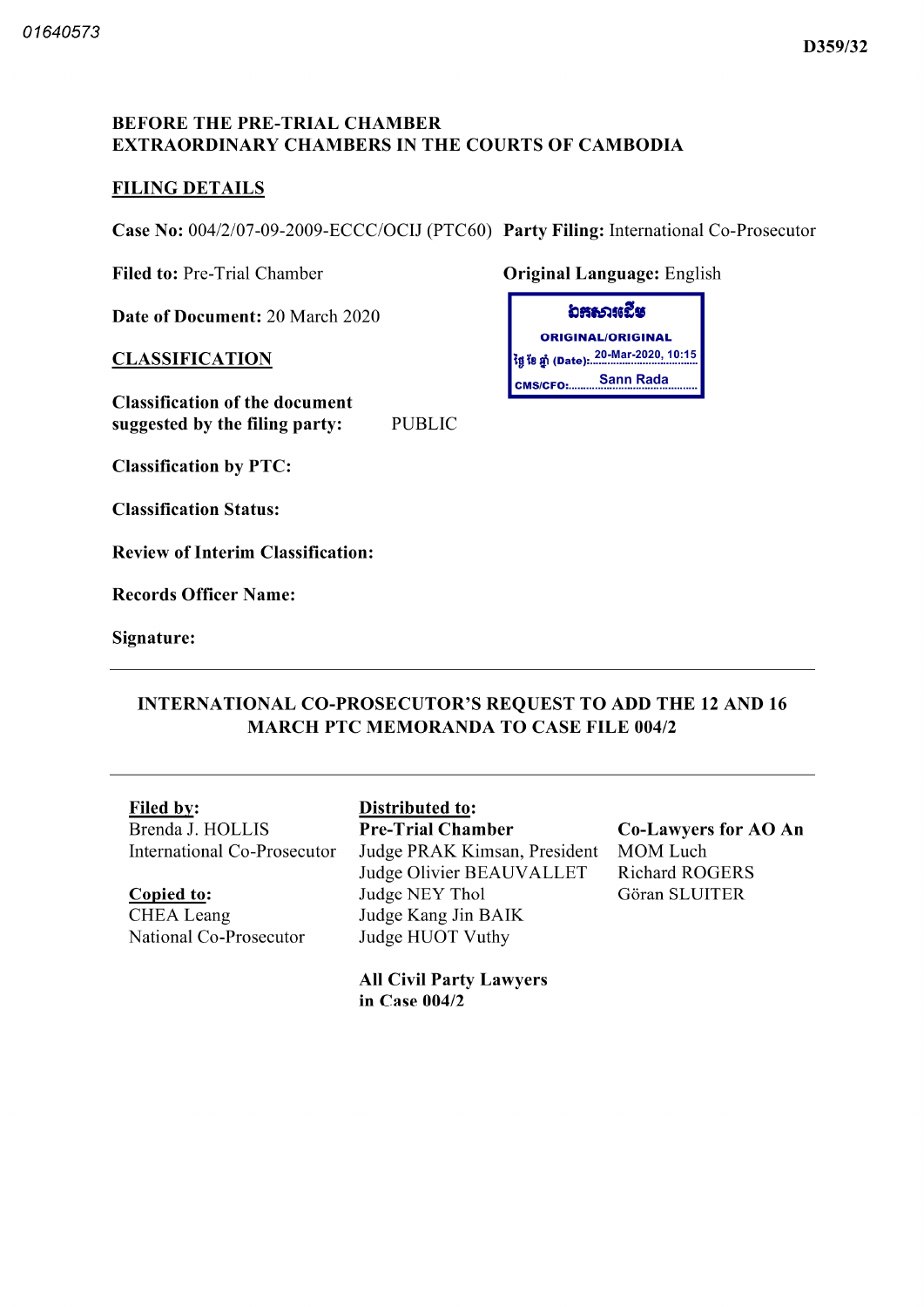#### L. INTRODUCTION

1. The International Co-Prosecutor ("ICP") hereby requests that the Pre-Trial Chamber ("PTC") add the memoranda issued by judges of the PTC on 12 and 16 March 2020, as well as the related attachments. She further requests that, if they are not already classified as public the PTC make them public The ICP makes these requests in order to ensure transparency and completeness of the case file.

#### II. PROCEDURAL HISTORY

- 2. On 12 March 2020, Judge Olivier Beauvallet and Judge Kang Jin Baik emailed an Interoffice Memorandum (the "12 March Memo") to the Co-Prosecutors, Ao An's Co-Lawyers, and all Case 004/2 Civil Party Lawyers, copying the other PTC judges, the Trial Chamber Greffier, and the Acting Director and Deputy Director of the Office of Administration.<sup>1</sup> The 12 March Memo made reference to eight attachments which were also included in the email
- 3. On 16 March 2020, PTC President Judge Prak Kimsan issued a Memorandum (the "16 March Memo") to the Office of the Co-Prosecutors, Ao An's Co-Lawyers, and the Civil Party Co-Lawyers,<sup>2</sup> copying the other PTC Judges and the Office of Administration.<sup>3</sup>

#### III. APPLICABLE LAW

 $4.$ The ECCC Agreement provides in relevant part

> In the interest of securing a fair and public hearing and credibility of the procedure, it is understood that representatives of Member States of the United Nations, of the Secretary-General, of the media and of national and international non governmental organizations will at all times have access to the proceedings before the Extraordinary Chambers.<sup>4</sup>

5. The Internal Rules provide in relevant part:

The applicable ECCC Law, Internal Rules, Practice Directions and Administrative Regulations shall be interpreted so as to always safeguard the interests of Suspects, Charged Persons, Accused and Victims and so

<sup>1</sup> Interoffice Memorandum from PTC Judges Beauvallet and Baik re. "Transfer of Case File 004/2", 12 March 2020 ("12 March Memo").

 $\sqrt{2}$ The ICP notes that both Memoranda are sent to Civil Party Lawyers. However, there are currently no Lead Co-Lawyers for Civil Parties recognised in Case 004/2, and due to non-functioning email addresses of some of the individual Civil Party lawyers it is unclear of the Civil Parties have even been informed about the developments and current status of the case

 $\overline{\mathbf{3}}$ Memorandum from Judge Prak Kimsan entitled "Re-Confirmation of the Decision on Case File 004/2". 16 March 2020 ("16 March Memo").

 $\overline{4}$ Agreement between the United Nations and the Royal Government of Cambodia concerning the Prosecution under Cambodian Law of Crimes Committed During the Period of Democratic Kampuchea Phnom Penh, 6 June 2003 ("ECCC Agreement"), art. 12(2).